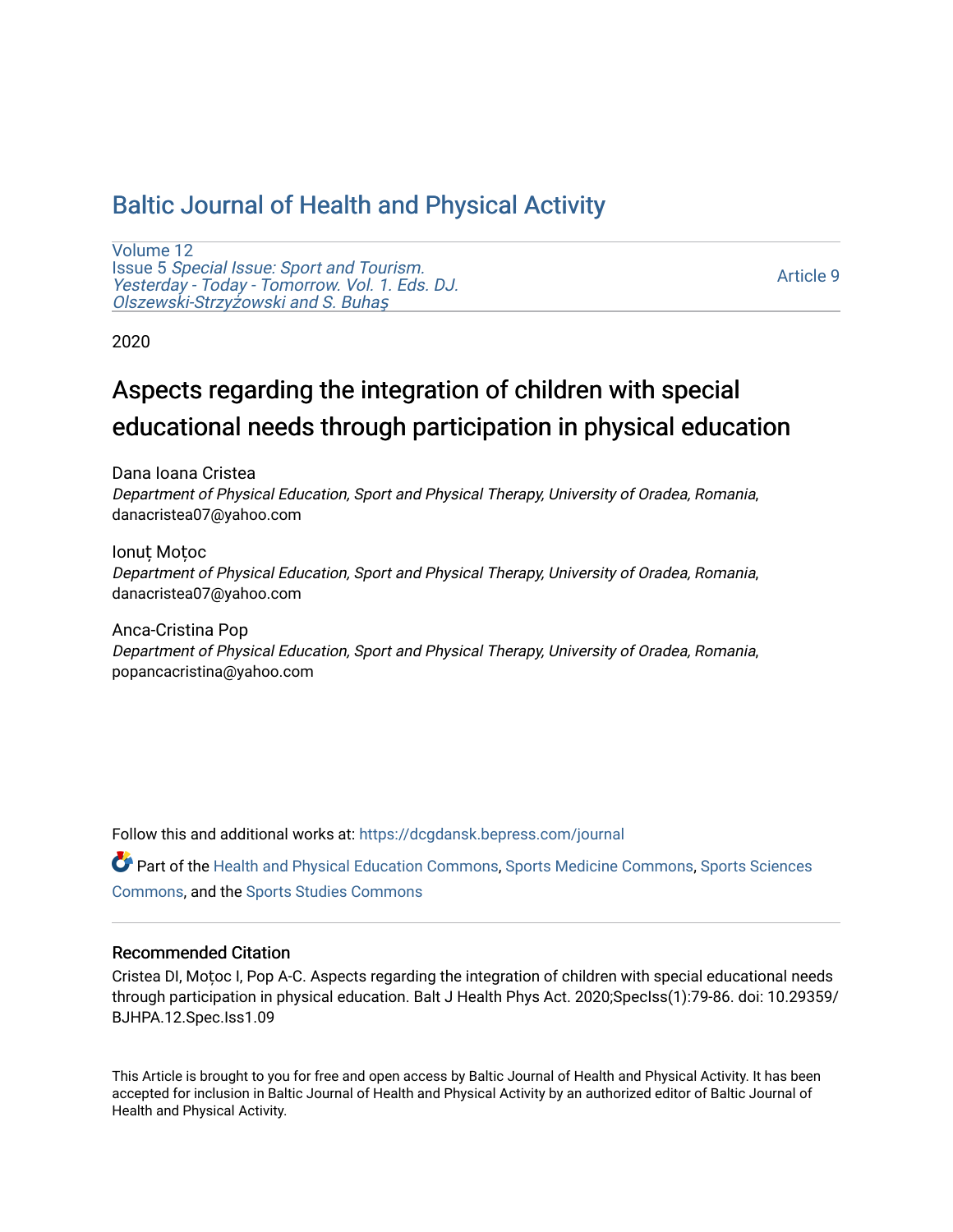**doi: 10.29359/BJHPA.12.Spec.Iss1.09**

## **Aspects regarding the integration of children with special educational needs through participation in physical education**

#### **Dana Ioana CristeaABCDEF, Ionuț MoțocBCDF, Anca-Cristina PopBCE**

Department of Physical Education, Sport and Physical Therapy, University of Oradea, Romania

| abstract                     |                                                                                                                                                                                                                                                                                                                                                                                                                                                              |
|------------------------------|--------------------------------------------------------------------------------------------------------------------------------------------------------------------------------------------------------------------------------------------------------------------------------------------------------------------------------------------------------------------------------------------------------------------------------------------------------------|
|                              | <b>Background:</b> Special education offers ways to the best capitalization of the possibilities that children in difficulty may<br>have. These children, and especially those with mental and behavioral disabilities, need additional,<br>competent supervision from specialists. Children and young people with special needs (SEN) are<br>included in social (re)integration programs whose objectives can also be achieved through sport<br>activities. |
| <b>Material and methods:</b> | In the high school where the research was conducted, during the observational practice, students with<br>mild special educational needs are integrated into mainstream education and participate in physical<br>activities.                                                                                                                                                                                                                                  |
| <b>Results:</b>              | 70.40% of the secondary school students and 71.10% of the primary school students agree with the<br>inclusion of students with SEN in teams with the other students in the physical education class, and<br>16.60% and 14.50%, respectively, consider that they should be relieved of effort, while 13% and<br>14.50% want to practice separate classes.                                                                                                     |
| Conclusions:                 | The results of the study show that students with disabilities can be integrated through physical education<br>activities, being accepted and encouraged by their peers. However, the lack of specialized teachers<br>raises certain barriers in achieving the integration of people with SEN.                                                                                                                                                                |
|                              | <b>Key words:</b> special needs, physical education, inclusion.                                                                                                                                                                                                                                                                                                                                                                                              |
| article detaile              |                                                                                                                                                                                                                                                                                                                                                                                                                                                              |

#### **article details**

**Authors' Contribution: A** Study Design **B** Data Collection **C** Statistical Analysis **D** Data Interpretation **E** Manuscript Preparation **F** Literature Search **G** Funds Collection

L

|                               | Article statistics: Word count: 2,871; Tables: 0; Figures: 8; References: 24                                                                                                                                                                                                                                                                                                                                                                                                                                                                                                                                                                                                                                                                                                                                                                                  |
|-------------------------------|---------------------------------------------------------------------------------------------------------------------------------------------------------------------------------------------------------------------------------------------------------------------------------------------------------------------------------------------------------------------------------------------------------------------------------------------------------------------------------------------------------------------------------------------------------------------------------------------------------------------------------------------------------------------------------------------------------------------------------------------------------------------------------------------------------------------------------------------------------------|
|                               | Received: June 2020; Accepted: August 2020; Published: November 2020                                                                                                                                                                                                                                                                                                                                                                                                                                                                                                                                                                                                                                                                                                                                                                                          |
|                               | <b>Full-text PDF:</b> http://www.balticsportscience.com                                                                                                                                                                                                                                                                                                                                                                                                                                                                                                                                                                                                                                                                                                                                                                                                       |
| Copyright                     | © Gdansk University of Physical Education and Sport, Poland                                                                                                                                                                                                                                                                                                                                                                                                                                                                                                                                                                                                                                                                                                                                                                                                   |
| Indexation:                   | Celdes, Clarivate Analytics Emerging Sources Citation Index (ESCI), CNKI Scholar (China National Knowledge<br>Infrastructure), CNPIEC, De Gruyter - IBR (International Bibliography of Reviews of Scholarly Literature in<br>the Humanities and Social Sciences), De Gruyter - IBZ (International Bibliography of Periodical Literature<br>in the Humanities and Social Sciences), DOAJ, EBSCO - Central & Eastern European Academic Source, EBSCO<br>- SPORTDiscus, EBSCO Discovery Service, Google Scholar, Index Copernicus, J-Gate, Naviga (Softweco, Primo<br>Central (ExLibris), ProQuest - Family Health, ProQuest - Health & Medical Complete, ProQuest - Illustrata: Health<br>Sciences, ProQuest - Nursing & Allied Health Source, Summon (Serials Solutions/ProQuest, TDOne (TDNet), Ulrich's<br>Periodicals Directory/ulrichsweb, WorldCat (OCLC) |
| <b>Funding:</b>               | This research received no specific grant from any funding agency in the public, commercial, or not-for-profit sectors.                                                                                                                                                                                                                                                                                                                                                                                                                                                                                                                                                                                                                                                                                                                                        |
| <b>Conflict of interests:</b> | Authors have declared that no competing interest exists.                                                                                                                                                                                                                                                                                                                                                                                                                                                                                                                                                                                                                                                                                                                                                                                                      |
| <b>Corresponding author:</b>  | Dana Ioana Cristea, 1 University St., 410087 Oradea, Romania, e-mail: danacristea07@yahoo.com                                                                                                                                                                                                                                                                                                                                                                                                                                                                                                                                                                                                                                                                                                                                                                 |
| <b>Open Access License:</b>   | This is an open access article distributed under the terms of the Creative Commons Attribution-Non-Commercial-No-<br>Derivatives 4.0 International (https://creativecommons.org/licenses/by-nc-nd/4.0/), which permits use, distribution<br>and reproduction in any medium, provided the original work is properly cited, the use is non-commercial and is<br>otherwise in compliance with the license.                                                                                                                                                                                                                                                                                                                                                                                                                                                       |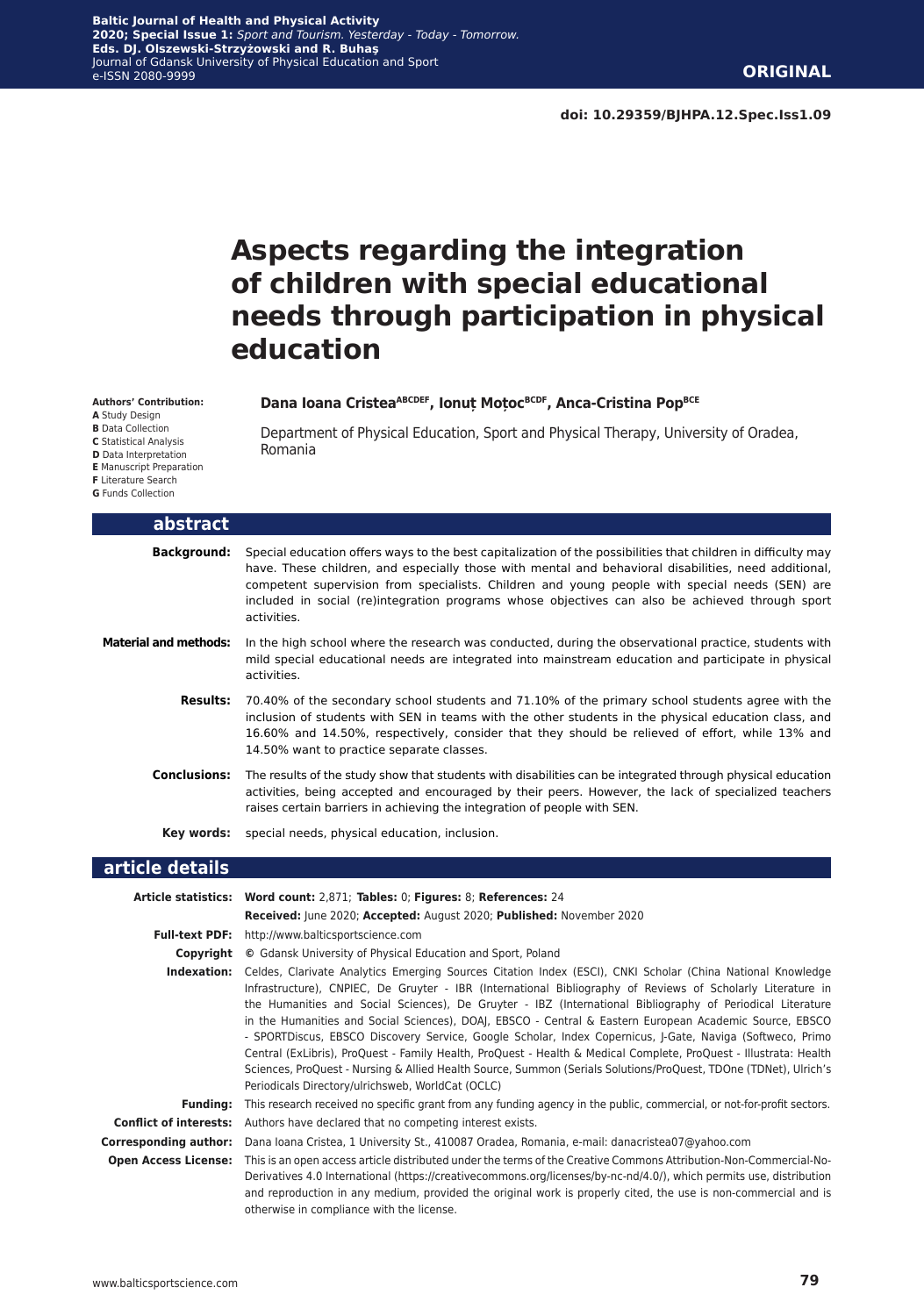## **introduction**

Marked by the modern technology, by the virtual world that chained him in the closed space of the workplace or home, the contemporary man has moved away from nature and from sports arenas [1, 2, 3]. The fact that today many children "practice" different sports on the computer, while being "exempted" by their excessively protective parents from physical education classes held in school is a real and extremely dangerous social phenomenon [4]. This reality is an alarm signal for all the factors involved in the formation process of the young generation [5]. Education is the basic pillar of human becoming/ development. Special education offers ways to the best capitalization of the possibilities that children in difficulty may have. These children, and especially those with mental and behavioral disabilities, need additional, competent supervision and additional efforts on the part of educators, to give them maximum assistance in order to perform at the highest possible levels in all activities that can be approached by them [6]. The child with mental deficiency has difficulties in social integration, professionalization, reducing the ways of spending free time [7]. Improving his physical condition would lead to the transformation of the disabled child into an independent person or reoriented towards other living conditions, implicitly avoiding the occurrence of obesity, which is common in children with disabilities [8, 9]. Specialists in the field state that the psychomotor skills of children with intellectual disabilities can be improved by specific techniques, implicitly by an increased attention from the family [10-12]. Children and young people with special needs (SEN) are included in social reintegration programs whose objectives can also be achieved through sports activities.

Adapted sport is a branch of sport that uses motor/motive/movement structures, specific rules, material and organizational conditions modified and appropriate to the needs/ requirements of different types of disabilities [13].

From the point of view of physical activities, these groups are united by two factors: 1. the difficulty in participating in physical activities through sports clubs and associations; 2. self-motivating component of physical activity *−* of a pronounced importance for life.

In order to reach the final goal – to increase the quality of life through adapted physical activities, the following is aimed at: an increase in physical capacity, an increase in fitness, an increase in self-confidence, an increase in pleasure from physical activity. Through these activities, people must find a place where they are understood and respected, feel safe while the motor, sensory and affective components are stimulated / activated, verbal and nonverbal communication leads to specific adaptations of the meanings of communication, motor and intellectual abilities are improved, activities complete socialization and addictions are reduced. The role of the application of adapted physical activities aims either at the involvement in the most diversified social actions or at the provision of assistance to social groups in order to integrate those with difficulties in social adaptation.

In accordance with the Convention on the Rights of the Child, the Government of Romania adopted Decision no. 972/1995, approving the National Action Plan in favor of the child. Within this plan, point V specifies:

- adapting the content of special education, depending on the disability and the special educational requirements/needs of the children;
- access of children with disabilities, depending on their potential, to the structures and programs of regular education.

To support children with disabilities, action will be taken in order to:

• provide unrestricted access of children with mild disabilities to general education;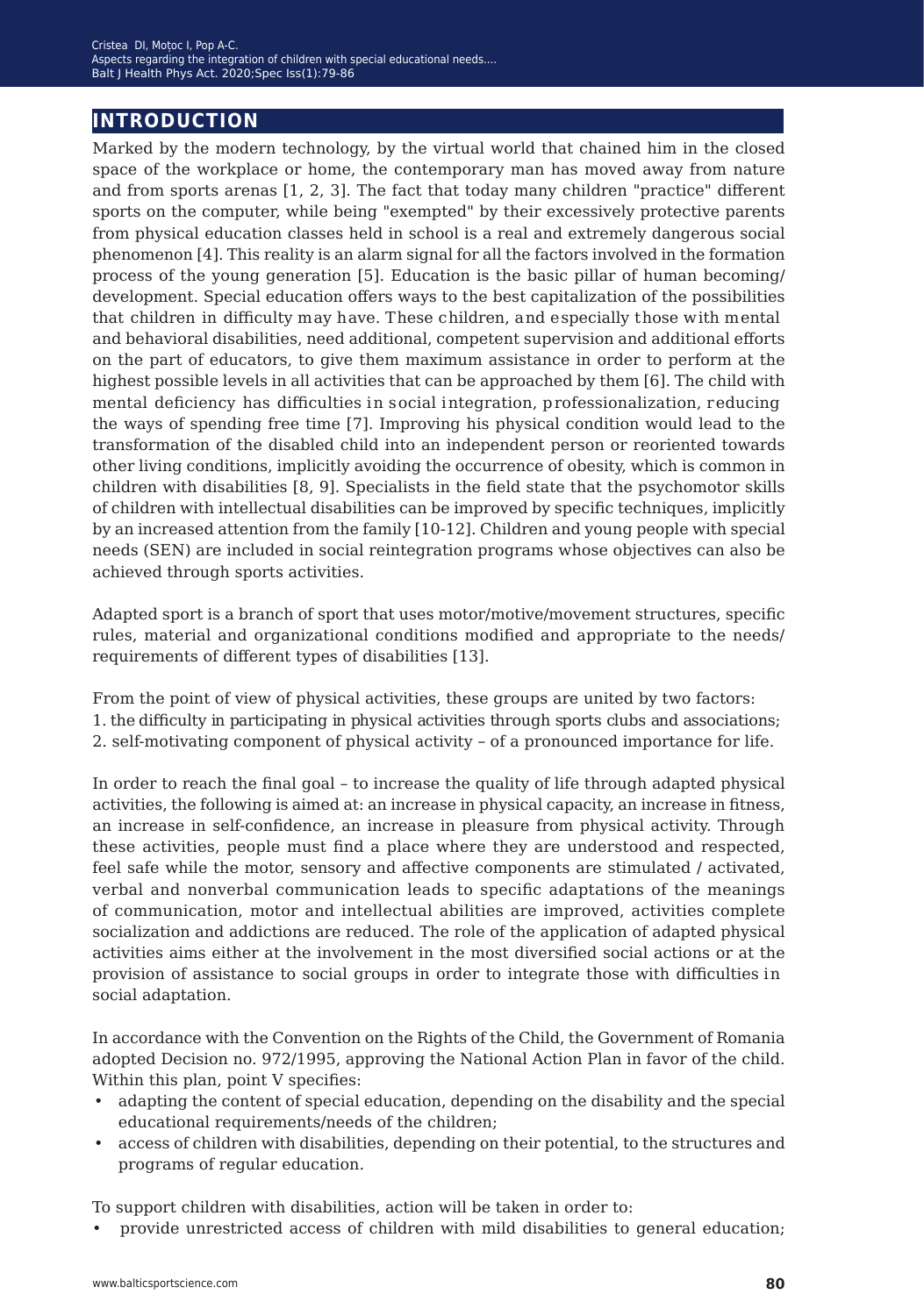ensure that the creation of new auxiliary schools is an exception, and the integration of groups and special classes in ordinary schools is preferable;

• compile a unitary methodology for multidisciplinary evaluation of children with different disabilities [14].

As we can see, the existing legislation does not help the social integration of people with disabilities, but makes them dependent on social assistance. Thus, home education for the immovable persons is non-existent because it is expensive. People with disabilities benefit from free public transport, but the means of transport are not accessible for people with severe physical disabilities. Medical assistance, treatments and technical aids are free only in written documents. There exist jobs in protected units but in a very small number, and sometimes they are not properly adapted to the situation of the disabled person. Streets, sidewalks and public buildings continue to be inaccessible, although there are regulations in this regard.

Some authors believe that the culture of physical education should be changed by creating an inclusive environment, and teachers should acquire various skills to work with people with disabilities [15, 16], otherwise the inclusion process could suffer as stated [17, 18]. Regarding the aspect of inclusion, either in regular classes or in special classes, some authors stated that they did not identify differences, but they emphasized the aspect related to the type of deficiency [19]. There are also authors who obtained negative results in terms of inclusion in physical education classes, due to the social context (family, colleagues, teachers) that facilitated or inhibited the inclusion process [20, 21]. However, there are studies that highlight a major change in legislation in favor of people with disabilities, which, of course, contributed to the inclusion process [22–24].

#### *Assumption*

The research aims at highlighting whether the integration of children with special educational needs (SEN) in mainstream education is facilitated by physical activities.

#### *Research objectives*

The development of sports skills for different categories of children with SEN involves:

- gaining experience in sports competitions,
- social inclusion,
- participation in sports activities,
- education of young people in mainstream schools regarding people with disabilities,
- involvement of the families of children with SEN in their integration in sports activities,
- personal development of children with SEN.

### **material and methods**

In the high school where the research was conducted during the observational practice, students with mild special educational needs are integrated into mainstream education and participate in physical activities. In good development of the activities, collaboration between school, family, and society has an important role. In order to know better the children with SEN who are integrated in mainstream education, in the school where the research was done, we documented discussions about individual cases with the school's psychologist and with the teachers, with the class masters of the classes in which the children were integrated. We had at our disposal the personal files of these children, in which we found out the educational route of each one, as follows: out of the total number of 7 children with SEN in primary school, 2 come from Roma families with a precarious family situation (5-7 children; unemployed parents) and with intellectual disabilities, which contributes to their difficult integration in the collective of their class. 2 children come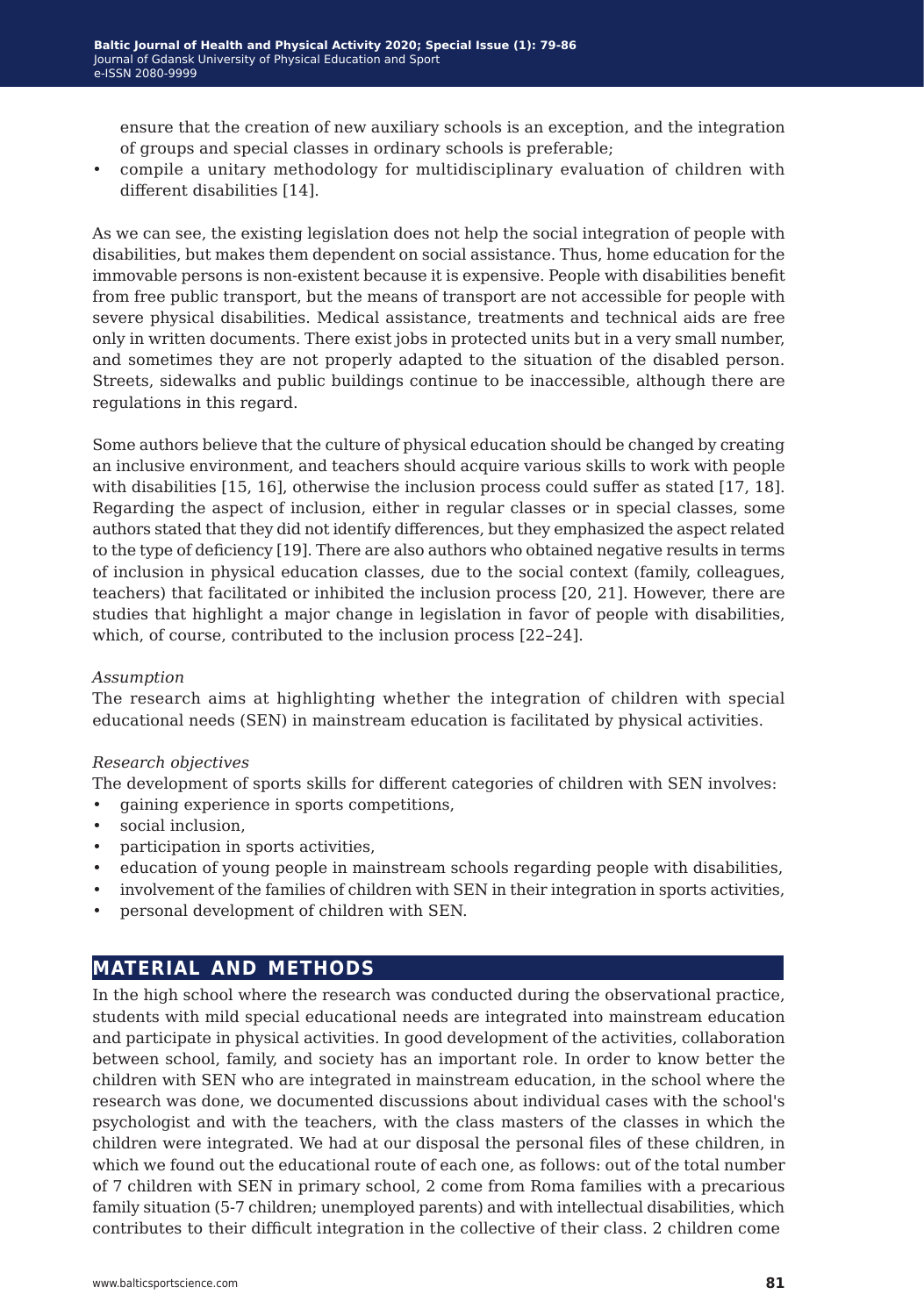from families with a very good material and educational situation; one with a locomotor disability, and the other one with an intellectual disability caused by a brain disease. 3 children are in family placement; they have a special environment within the families in which they live, being well taken care of, educated, accepted by all the members of their families; they have both locomotor and intellectual disabilities.

In secondary school we identified 7 children with SEN integrated in mainstream education, as follows: 4 come from Roma families that have a poor family environment, a large number of family members, parents who do not have a job, living on social assistance, and the children have intellectual disabilities – the fact that makes their integration very difficult in the class; 3 students are in family placement where they have very good living conditions in the families, are accepted by all the family members, and are supported in their instructive educational activity. Of these, 2 have an intellectual disability and one has a locomotor disability.

In order to ensure the informative base of the research, the following stages were taken into account: query of bibliography regarding the chosen topic, its analysis and interpretation; interactive communication with students from primary and secondary school classes in which children with SEN are integrated; the study of the curricular documents, methodical books of reference, guides. The place of the research was the gym and the outdoor field as well as the classrooms, watching the behavior of the students involved in other extracurricular physical activities that could provide data related to the research. In order to verify whether or not the study hypothesis/assumption is confirmed, we applied a questionnaire designed in collaboration with the school psychologist.

#### *Conducting the study*

The sample to which we applied the research questionnaire, includes students from 3rd and 4th grades from the primary cycle and students from 5th , 6th ,7th ,8th grades from the secondary cycle. Before applying the questionnaire, with the support of the psychologist from the school, we met the students with SEN from the classes mentioned above, the type of disability that each had and their way of manifestation in curricular and extracurricular physical activities. The questionnaire includes 13 grid-type questions with several answer options (3-4), depending on the proposed objective.

In order to better understand these children's motor skills and abilities, we attended physical education classes/hours in the above mentioned classes. During the physical education classes, the observations necessary for the proper development of the research were noted. The observation period and the accumulation of notes extended during February and March of the school year 2018-2019, and the sample of children with disabilities consisted of 14 children, of which 7 children in the primary classes, and 7 children in the lower secondary cycle. We prepared 170 questionnaires, which were distributed to 62 students aged 9-10, and 108 questionnaires applied to students aged 11-14. The students were explained the content of the questionnaires, its purpose and the objectives pursued after completing the questionnaires. Before applying the questionnaire, students and parents were informed about the purpose of this study and the teachers of the classes supported us in the smooth running of the activity. In order not to influence emotionally the students participating in the questionnaire, they were supervised by their own teachers.

### **results**

After studying and analyzing the questionnaires, they were processed, and the final results were correlated with the permanent observation of the behavior during physical education classes. 48% of secondary school students stated that they could participate in physical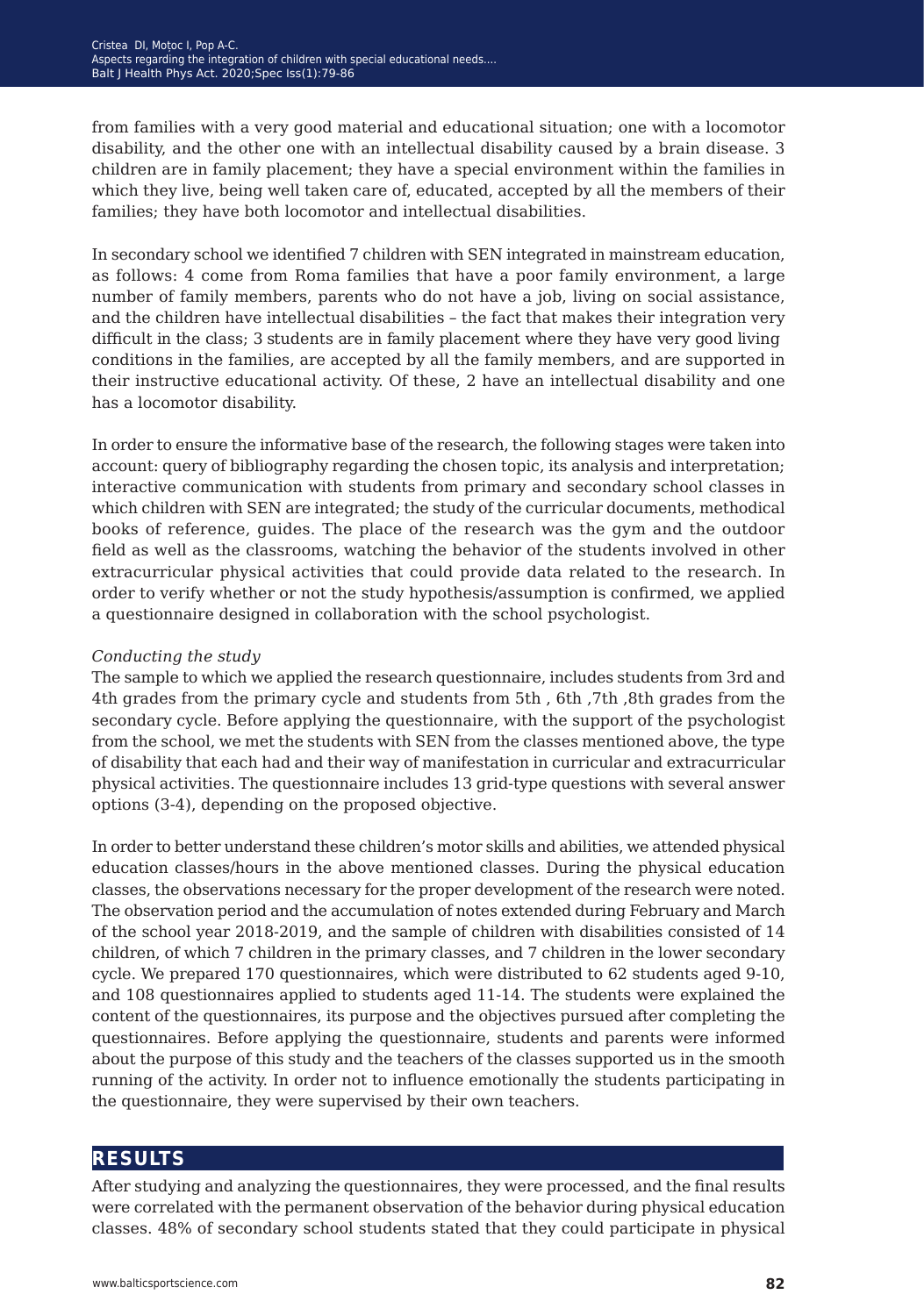education classes just like them (category B). 26% stated that they needed support to be able to exercise (category C). An equal percentage of 13% each chose the answers that they should be exempted or they should not participate (category A and D) (Figure 1). In this question, primary school students stated that students with SEN could participate just like them in physical education class (55%) (category B). 19% said they needed support to exercise (category C). An equal percentage of 13% stated that they should be exempted or should not participate (category A and D) (Figure 2).



The secondary school students expressed their opinion regarding the acceptance of a teammate with SEN, as follows: 44% agree to have a teammate with SEN (category A); 38% do not know (category C), and 18% do not agree to have a child with SEN as a teammate (category B) (Figure 3). In question number 5, 65.5% of primary school students agree to have a child with SEN as a teammate (category A); 24% of the students do not know (category C); and 11% of students do not want to have a child with SEN in the team (category B) (Figure 4).



54% of secondary school students answered question number 6 that during physical education classes, students with SEN participate in the same way as other children (category A). 31% stated that they sit on the bench (category B), and 15% stated that they were marginalized by others (category C) (Figure 5). Primary school students have the same opinions but in different percentages: 74% chose the first option (category A), 15% the second option (category B), 11% the third option (category C) (Figure 6).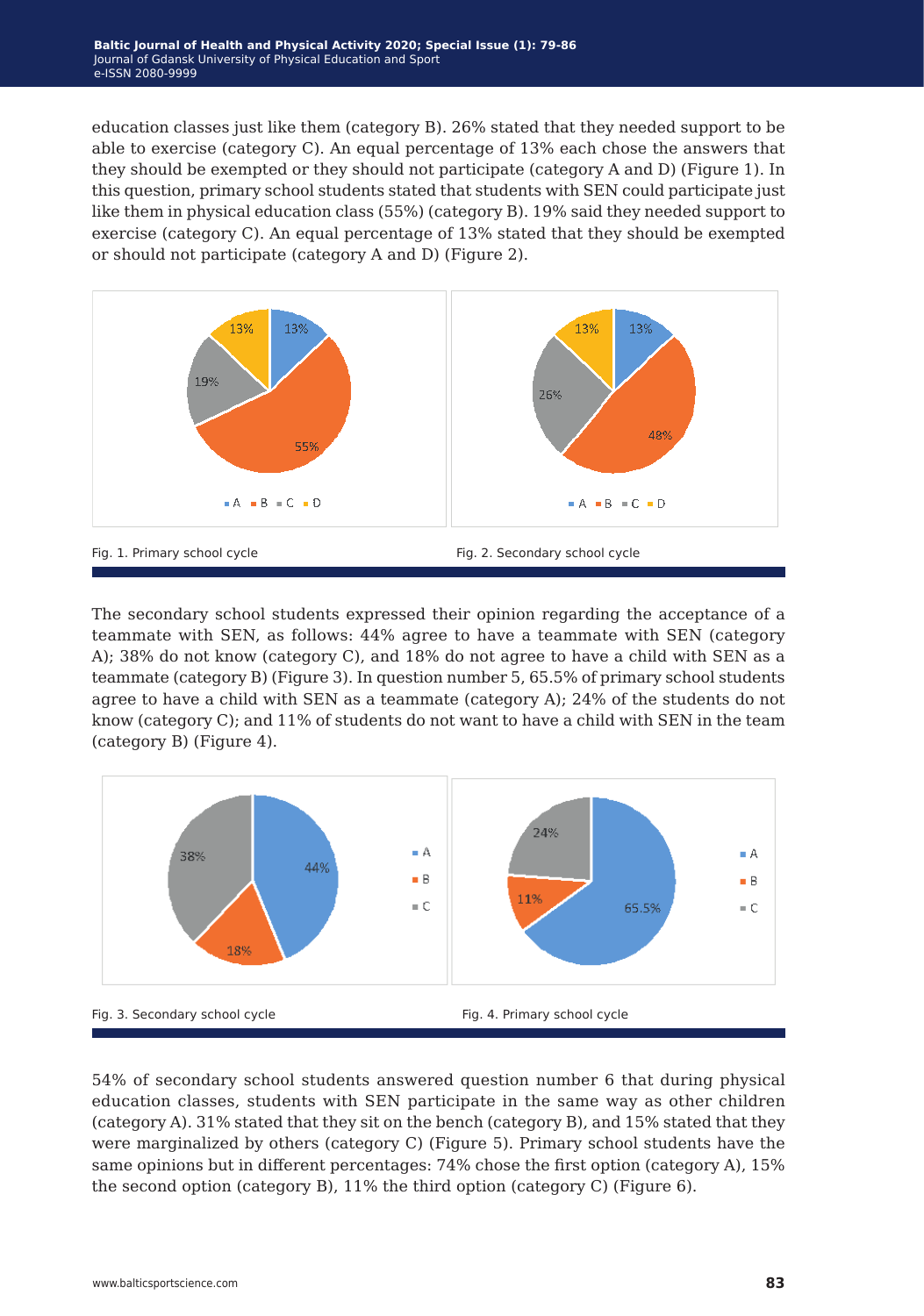

Question number 10 highlights the students' feeling of empathy towards children with SEN. Analyzing the answers of the students from the 2 cycles of education, we came to the conclusion that there are students who would prefer to work separately from children with SEN. We found this by reading the answers in point D, where 10% of secondary school students do not empathize with students with SEN, and 11% of primary school believe that they are not sufficiently developed physically and intellectually and cannot understand the physical education class. The other percentages are as follows: 34% would call them in their own team; 33% would encourage them when they could not manage; 23% comforted them when others laughed at them. These are the statements of secondary school students. The students from the primary cycle chose the following answer variants: 44% – "I encouraged them, when they can't manage"; 24% – "I called them in my team"; and 21% comforted them when others laughed at them.

Related to the inclusion of students with SEN in teams with the other students in the physical education class, 70.40% of the secondary school students and 71.10% of the primary school students agree with this approach, and 16.60% respectively 14.50% consider that they should be relieved of effort, while 13% and 14.50% want to practice separate classes. Both primary and secondary school students (6.5%) state that the lack of teacher training limits the participation of children with SEN to the physical education lesson. Then the students' opinions on limiting the participation of children with SEN in the physical education lesson are different, and the causes could be the following: 48.2% of the secondary school students say that it is the children's attitude; 32.3% say it is the environment; 13% say that the parents of the children's colleagues are to blame. The students from the primary cycle answered the environment –56.4%; the children's attitude – 33.9%, and the parents of children's colleagues – 3.2%.



(A - lack of teacher training; B - children's attitude; C - parents of children's colleagues; D - the environment)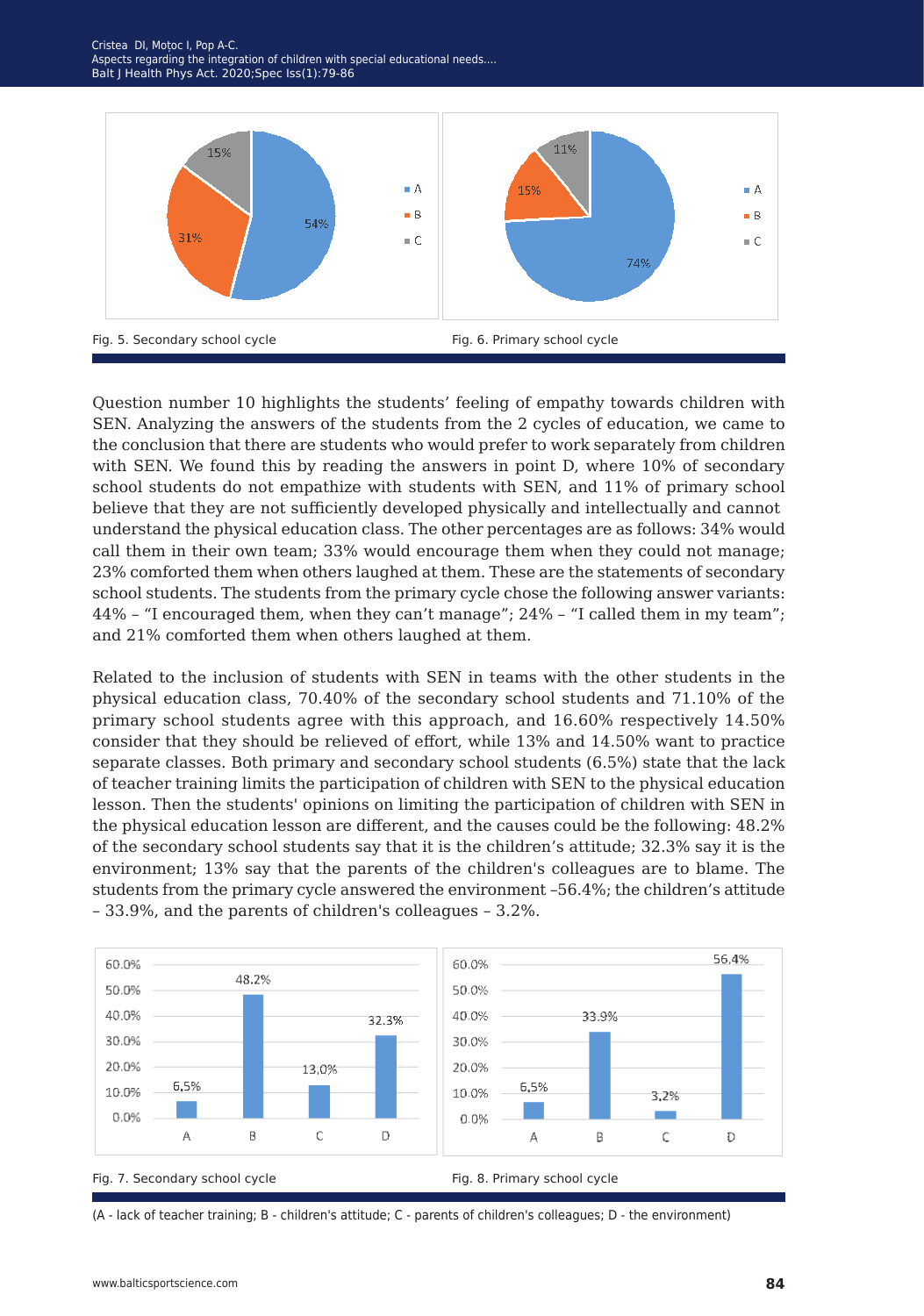We can notice small differences in percentages between the answers given by primary school students and secondary school students, which shows a certain homogeneity of the two categories of groups, related to the proposed theme. There is also a number between 10- 14% of students who do not accept the presence of students with SEN in physical education classes; therefore, they somewhat refuse to interact with this category of students. Among the determining factors that would impede the inclusion process, we can mention the following: A) lack of specific teacher training, B) children's attitude, C) parents, family, D) environment.

## **conclusions**

Physical education is a component of education, expressed by a type of motor activity that has forms of organization and rules of development, which aims to optimize the biomotor and mental potential of the individual in order to increase the quality of life. Sport is a competitive activity, consisting of all branches of sport, which aims to develop the physical and mental condition of an individual to obtain performance in competitions of all levels, including competitions for people with disabilities.

Physical education and sports develop a complex area of interests, needs, and motivations. It develops ambition, courage, emulation, distributive attention, determination, firmness, perseverance, calm, modesty, honesty, tolerance, multiple traits of will and character. Intellectual qualities, physical qualities and moral qualities are outlined with maximum durability and efficiency in bodily activities, both in people with disabilities and in healthy ones.

Every child has the right to a harmonious education that gives him/them both access to knowledge that will help them know and better understand the world we live in, to develop their potential and autonomous thinking, but also to practice movement and sports, even if it belongs to a disadvantaged category. Children with disabilities also have this right to education, these being included in mainstream education or in special education depending on the severity of the disease. The existence of a child with a disability in a family can also cause additional difficulties for the sibling who does not face such problems. Most likely, the attention of the family members will be focused on the child in difficulty, with the risk of neglecting the sibling's needs. Problems can also arise from the financial point of view, as most of the family's resources are directed towards meeting the needs/ requirements of the child in difficulty. Another category of problems could be caused by the social rejection / isolation of such a family. On the other hand, the brother of a child with disabilities could become responsible and mature sooner.

Sports activity, our culture offers a means (work is another) through which people with disabilities no longer appear to be different. We cannot say that their life will not be improved by this; on the contrary, they will have to get involved in physical and sports activities with a lot of courage. It is also important that the culture of the society that can positively influence the degree of inclusion of students with SEN. In conclusion, we can say that legislative support exists, but the implementation of laws is delayed for financial reasons.

### **references**

[1] Blandul V. Bazele educatiei non-formale. [Basics of non-formal education]. Cluj-Napoca. Editura Mega; 2015. Romanian.

<sup>[2]</sup> Dragos P, Lucaciu G, Trifa I, Stef Gavris M, Szabo-Alexi P, Buhas S. Aspects regarding the influence of communication on the motivation of employees in some sports organisations. Proceedings of the 4th international conference of the universitaria consortium (ICU 2018): The impact of sport and physical education science on today society, 73–77. Editografica SRL. INTL Proceedings Div. Bologna, Italy. 2018.

<sup>[3]</sup>Marcu V, Buhas S. Sport organisations - management and science. Procedia – Social and Behavioral Sciences. 2014;117:678-682. <https://doi.org/10.1016/j.sbspro.2014.02.281>